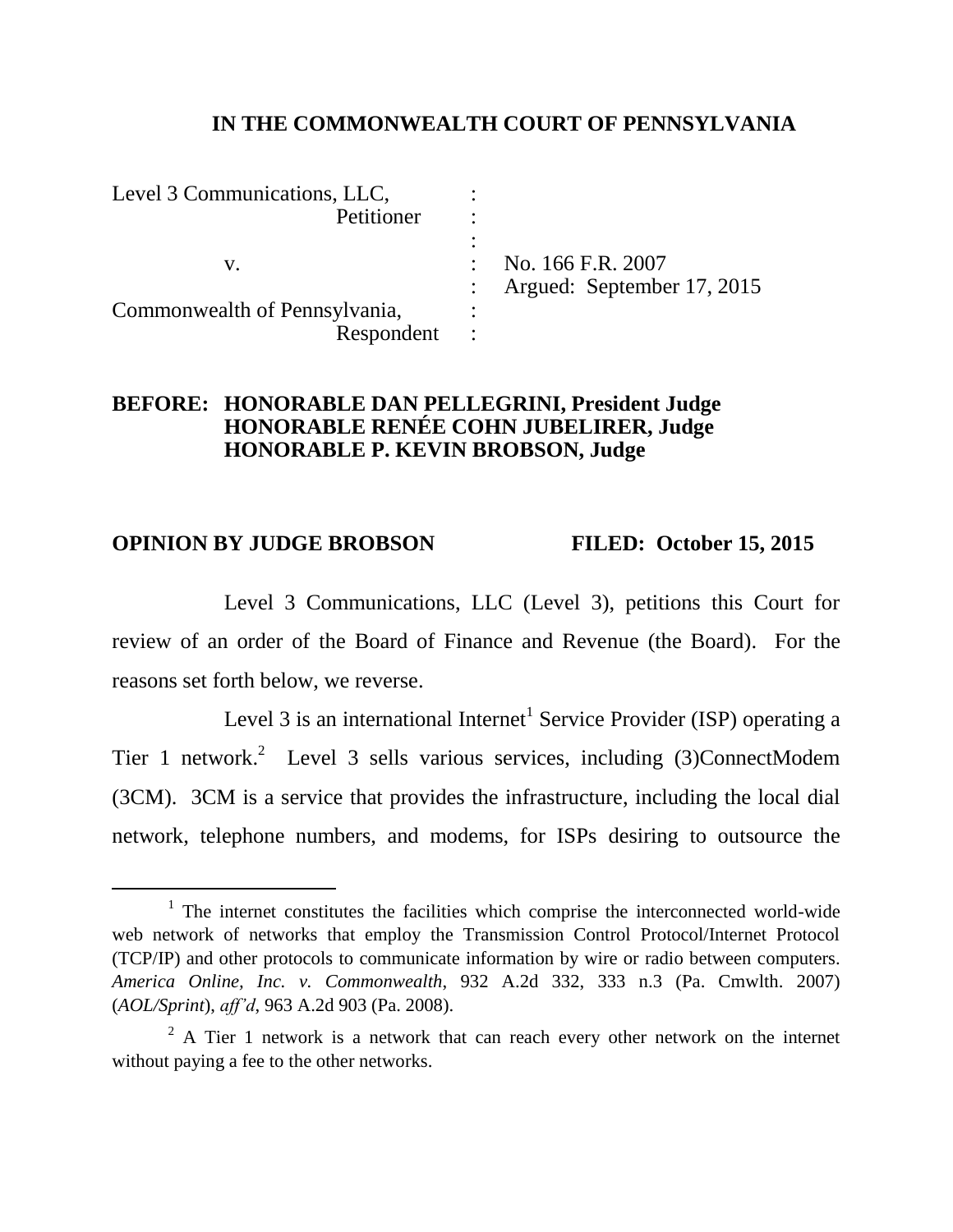remote access to their network or the internet. America Online, Inc. (AOL) and other retail  $ISPs<sup>3</sup>$  purchased Level 3's 3CM service to provide internet access to their dial-up end-users. In other words, AOL sold internet access to its end-users and outsourced to Level 3 the physical infrastructure necessary for AOL's end-users to access the internet.

To initiate an internet session utilizing the 3CM service, the end-user opens the ISP software on his or her home computer. The software initiates an analog call over the local telephone lines. The call is then routed to a Level 3 facility, which contains a network access point, modems, modem banks, and network access servers, along with other equipment. Level 3 then converts the analog call to a digital signal. Traffic on the digital side of the Level 3 modem is routed by Level 3 directly to or from one or more datacenters.<sup>4</sup> In order to accomplish this, Level 3 looks-up the numerical  $IP<sup>5</sup>$  address<sup>6</sup> associated with the end-user's requested web page,<sup>7</sup> routes the end-user to the requested web page using the IP address, and ultimately creates the end-user's internet session.

In the case of AOL end-users, the first-requested web page was always [www.aol.com,](http://www.aol.com/) because the AOL software resident on the end-user's device required that all end-users be routed there first. AOL took advantage of several

<sup>&</sup>lt;sup>3</sup> A retail ISP sells internet access to an end-user, such as a residential customer.

<sup>4</sup> A datacenter is a facility that hosts web content and that contains hardware and software.

 $<sup>5</sup>$  IP, short for Internet Protocol, is the principle communications protocol used to transmit</sup> content over the internet.

 $6$  An IP address is a unique numerical label assigned to each device in a network that uses IP to transmit content.

 $7$  This look-up process is known as domain name service, or DNS.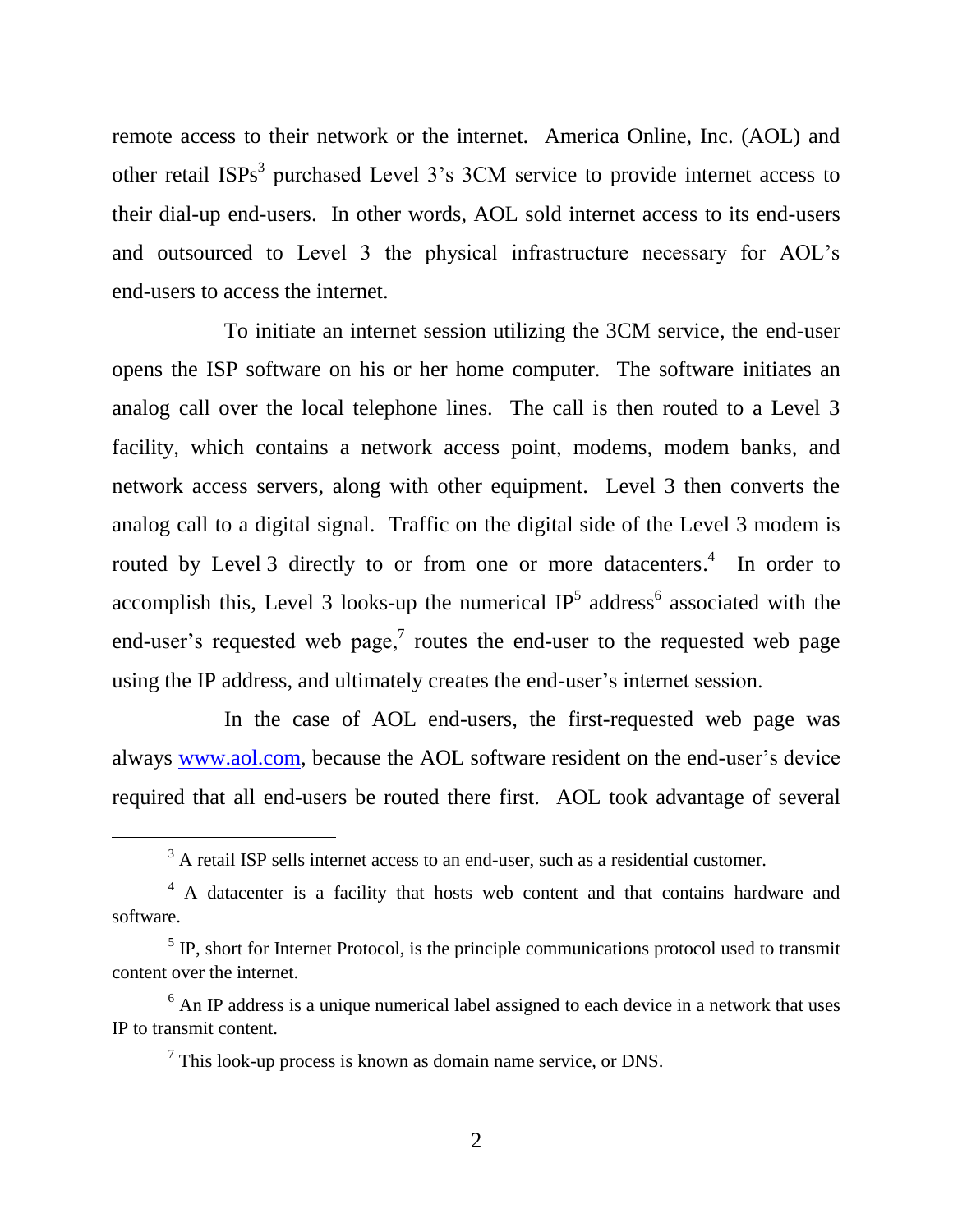options offered by the 3CM service in order to create a Virtual Private Network  $(VPN)$ , which it utilized to direct its end-users to [www.aol.com.](http://www.aol.com/) The VPN provided "tunnels" from Level 3's modem bank through Level 3's IP network infrastructure to an AOL datacenter. This "tunneling" prevents an AOL end user from accessing internet content without first visiting [www.aol.com.](http://www.aol.com/)

The Pennsylvania Department of Revenue (Department) audited Level 3's sales for the period of January 1, 2000 through April 30, 2003. During the audit period, Level 3 sold its 3CM service to AOL and other retail ISPs. Level 3 did not collect or remit sales and use tax on its sale of 3CM to retail ISPs during the audit period. Following the audit, the Department issued a sales and use tax assessment of \$2,939,985.56. Level 3 appealed the assessment to the Board, which reduced the assessment to \$2,331,481.07. The Department and Level 3 have reached an agreement disposing of \$1,330,050.07 of the assessed tax, leaving only \$1,001,431 at issue in this proceeding. The remaining tax assessment pertains to Level 3's sales of 3CM to AOL. Thus, Level 3's sales of 3CM to AOL are the only sales at issue in this appeal.

On appeal to this Court,  $9$  Level 3 argues that the 3CM service sold to AOL constitutes internet access and is, therefore, exempt from sales and use tax

<sup>&</sup>lt;sup>8</sup> A VPN is a private network configured within a public network.

<sup>9</sup> This Court's review of an appeal from the Board is *de novo*. *AOL/Sprint*, 932 A.2d at 335 n.7. A stipulation of facts is binding and conclusive on this Court, but we draw our own legal conclusions from those facts. *Concentric Network Corp. v. Commonwealth*, 897 A.2d 6, 8 n.2 (Pa. Cmwlth. 2006) (en banc), *aff'd*, 922 A.2d 883 (Pa. 2007) (per curiam). Although we hear appeals from the Board in our appellate jurisdiction, this Court essentially functions as a trial court. *Id.*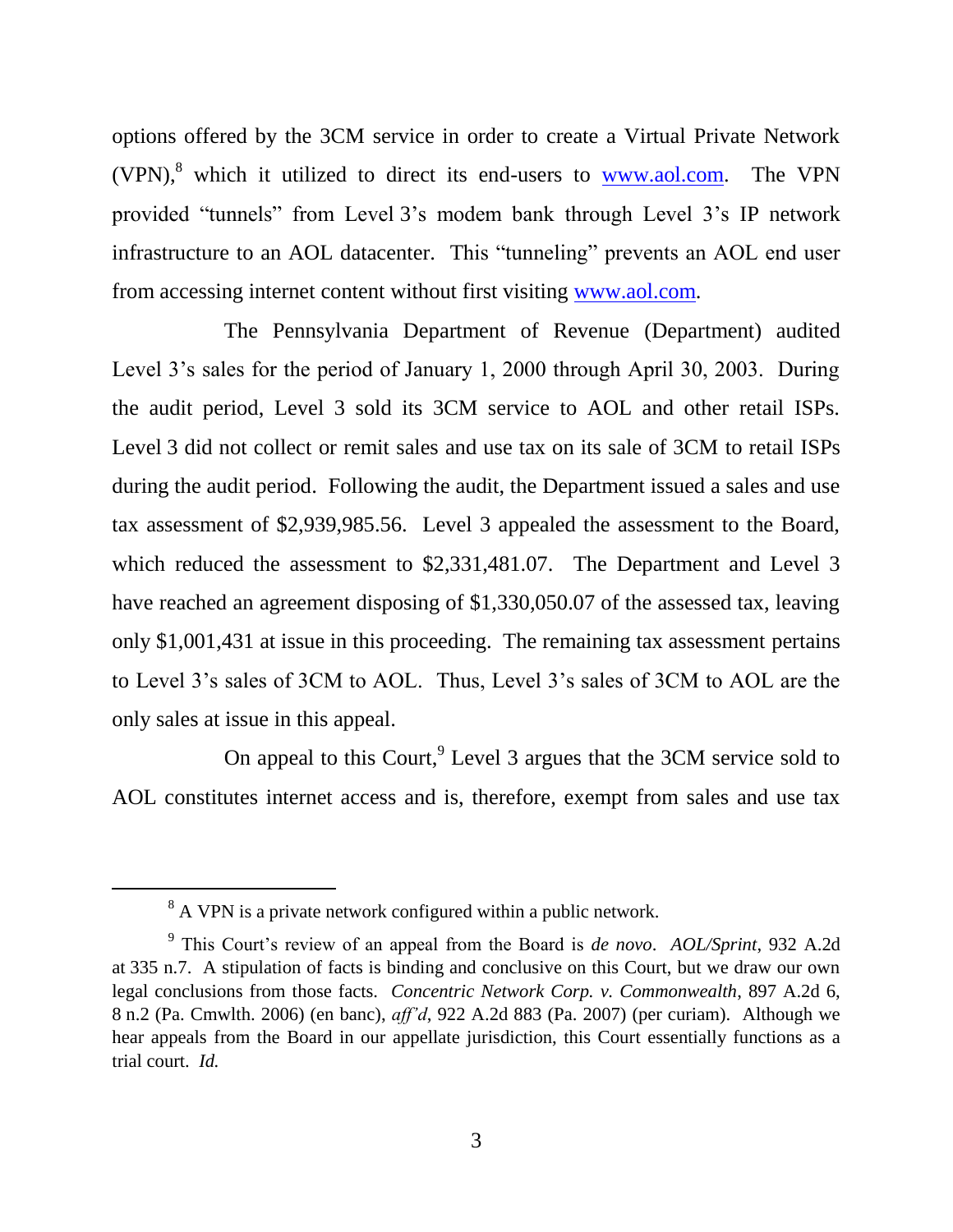under the Pennsylvania Tax Code  $(Tax Code)^{10}$  and the federal Internet Tax Freedom Act  $(ITFA).$ <sup>11</sup> The Commonwealth, relying heavily on this Court's decision in *America Online, Inc. v. Commonwealth*, 932 A.2d 332 (Pa. Cmwlth. 2007) (*AOL/Sprint*), *aff'd*, 963 A.2d 903 (Pa. 2008), argues that the 3CM service sold to AOL is a basic telecommunications service and is, therefore, subject to  $\text{tax.}^{12}$ 

Section 202 of the Tax Code, 72 P.S. § 7202, imposes a sales and use tax on purchases of tangible personal property sold within the Commonwealth. "Tangible personal property" includes "interstate telecommunication service originating or terminating in the Commonwealth and charged to a service address in this Commonwealth." Section 201 of the Tax Code, 72 P.S. § 7201(m). "Telecommunications service," as defined in Section 201(rr) of the Tax Code, 72 P.S. § 7201(rr), includes:

<sup>10</sup> Tax Reform Code of 1971, Act of March 4, 1971, P.L. 6, *as amended*, 72 P.S. §§ 7101-10004.

<sup>11</sup> Pub. L. No. 105-277, Div. C, Title XI, §§ 1100-1104, 112 Stat. 2681-719 (1998) (current version at 47 U.S.C. § 151).

 $12$  To the extent this Court is asked to interpret the relevant portions of the Tax Code, we note that "[t]he object of all interpretation and construction of statutes is to ascertain and effectuate the intention of the General Assembly." 1 Pa. C.S. § 1921(a). "The clearest indication of legislative intent is generally the plain language of a statute." *Walker v. Eleby*, 842 A.2d 389, 400 (Pa. 2004). "When words of a statute are clear and free from all ambiguity, the letter of it is not to be disregarded under the pretext of pursuing its spirit." 1 Pa. C.S. § 1921(b). A court must read the sections of a statute together, and construe them to give effect to all of the statute's provisions. 1 Pa. C.S. § 1921(a); *Roethlein v. Portnoff Law Assocs., Ltd.*, 81 A.3d 816, 822 (Pa. 2013). "In addition to these basic principles of statutory construction, we note that it is equally well-settled that taxing statutes are to be strictly construed against the Commonwealth, and any reasonable doubt as to their construction or application must be resolved in favor of the taxpayer." *PPL Holtwood, LLC v. Pike Cnty. Bd. of Assessment*, 846 A.2d 201, 206 (Pa. Cmwlth.), *appeal denied*, 860 A.2d 491 (Pa. 2004).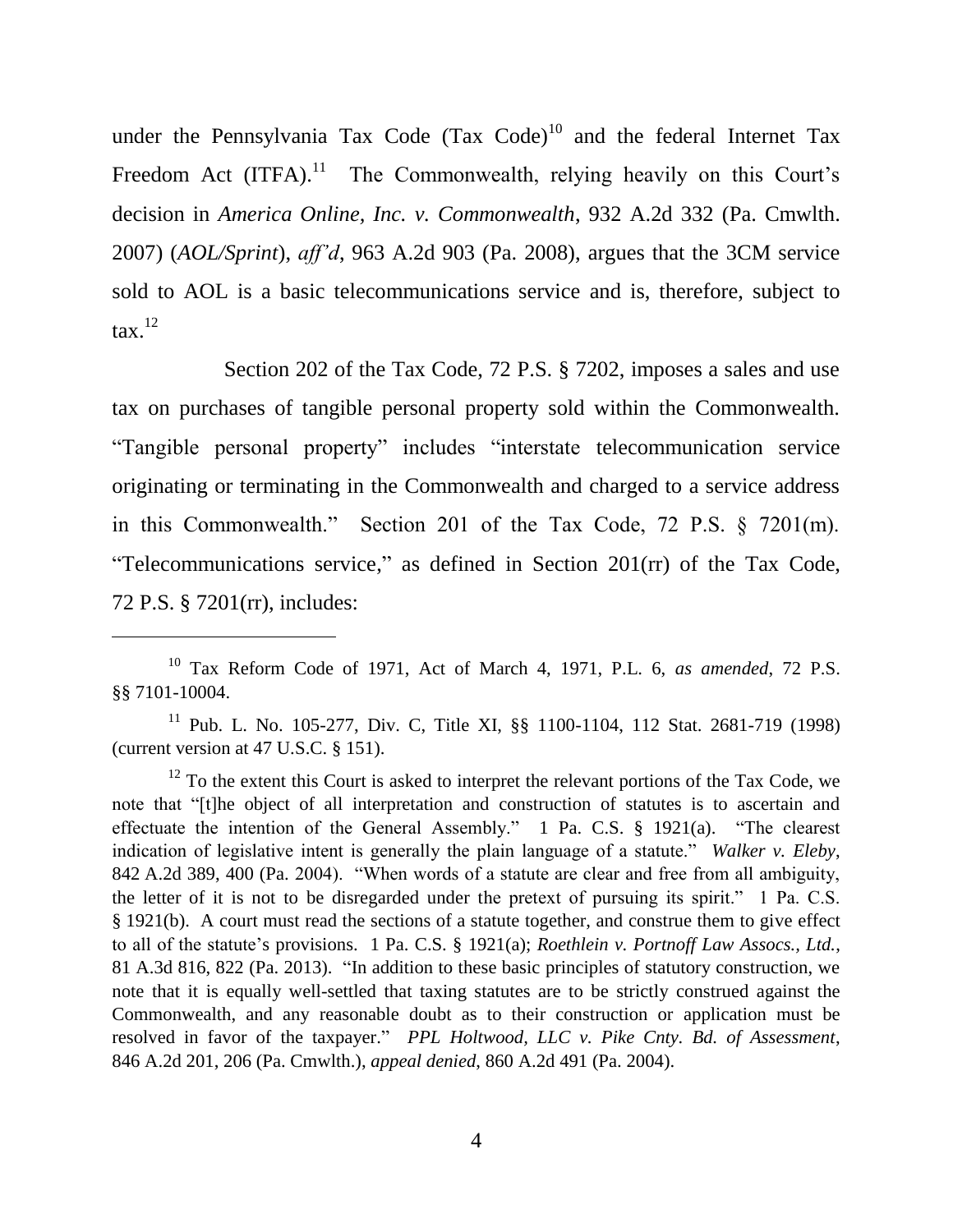Any one-way transmission or any two-way, interactive transmission of sounds, signals, or other intelligence converted to like form, which effects or is intended to effect meaningful communications by electronic or electromagnetic means via wire, cable, satellite, light waves, microwaves, radio waves, or other transmission media. The terms include all types of telecommunication transmissions, such as local, toll, wide-area or any other type of telephone service . . . . The term does not include any of the following:

> (3) Charges for access to the Internet. Access to the Internet does not include any of the following:

> > (B) Telecommunication services purchased by an Internet service provider to deliver access to the Internet to its customers.

"Telecommunications service" is also defined in the Department's

Policy Statement 60.20 to include "all types of telecommunications transmissions,"

but explicitly excludes "enhanced telecommunications services." 61 Pa. Code § 60.20(a). "Enhanced telecommunications services" is defined in the Policy

Statement as:

. . . .

. . . .

(i) Services, offered over a telecommunications network, which employ computer processing applications that include one or more of the following:

> (A) Acts on the format, content, code, protocol or similar aspects of the purchaser's transmitted information.

> (B) Provides the purchaser additional, different or restructured information.

> (C) Involves the purchaser's interaction with stored information.

(ii) Examples of enhanced telecommunications services include electronic publishing, Internet access, voice mail and electronic mail services. Services utilizing any of the computer processing applications in subparagraph (i)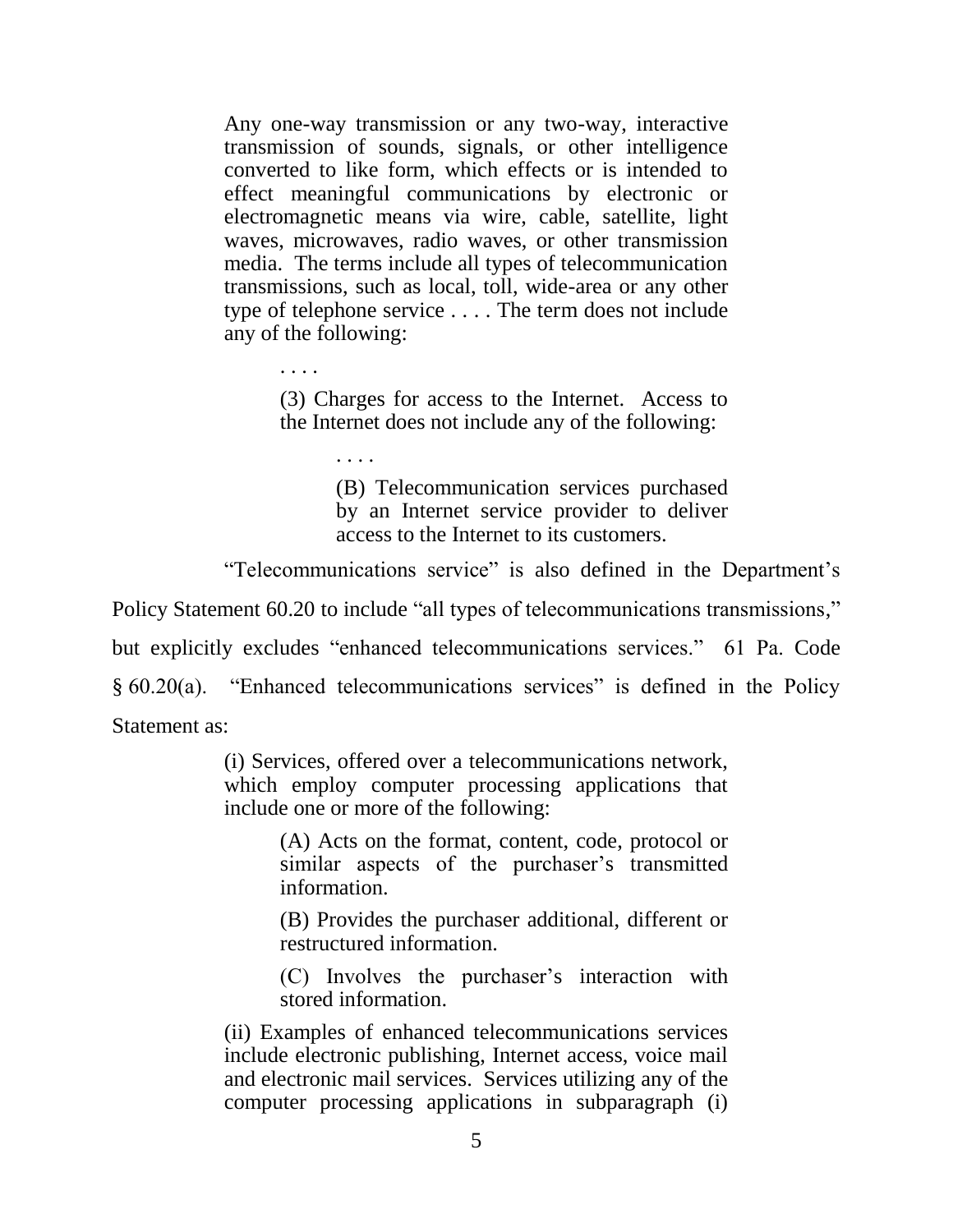solely for the management, control or operation of a telecommunications system or the management of a telecommunications service is not an enhanced telecommunication service.

61 Pa. Code § 60.20(a).

In *AOL/Sprint*, AOL sought a refund of sales and use tax it had paid on purchases of port modem management (PMM) services from Sprint Corporation (Sprint). The PMM service was described as follows:

> A customer's dial-up access begins with the computer modem attached to the customer's computer. . . . The modem attached to the customer's computer dials a telephone access number associated with a business local exchange service line that Sprint obtains from a local exchange carrier. . . .

> The exchange service line connects to a bank of AOL service modems physically located at premises controlled and managed by Sprint. The modems are tangible personal property leased by AOL from third party leasing companies. The bank of modems at the Sprint premises convert the analog signal coming in from the exchange service line into a digital signal, which is then transmitted over Sprint's data network to the computers located in the AOL data center.

*AOL/Sprint*, 932 A.2d at 334.

AOL argued that the PMM services were enhanced telecommunications services because they changed the format of information from analog to digital, interacted with stored information, and interacted with computer processing applications. This Court rejected AOL's arguments, holding that the PMM service

> meet[s] the definition of taxable telecommunications services in as much as Sprint's management and operation of the AOL ports/modems is just one of the purposes for which AOL uses Sprint services. AOL purchased the Sprint services to assemble and manage a collection of hardware, software and telecommunications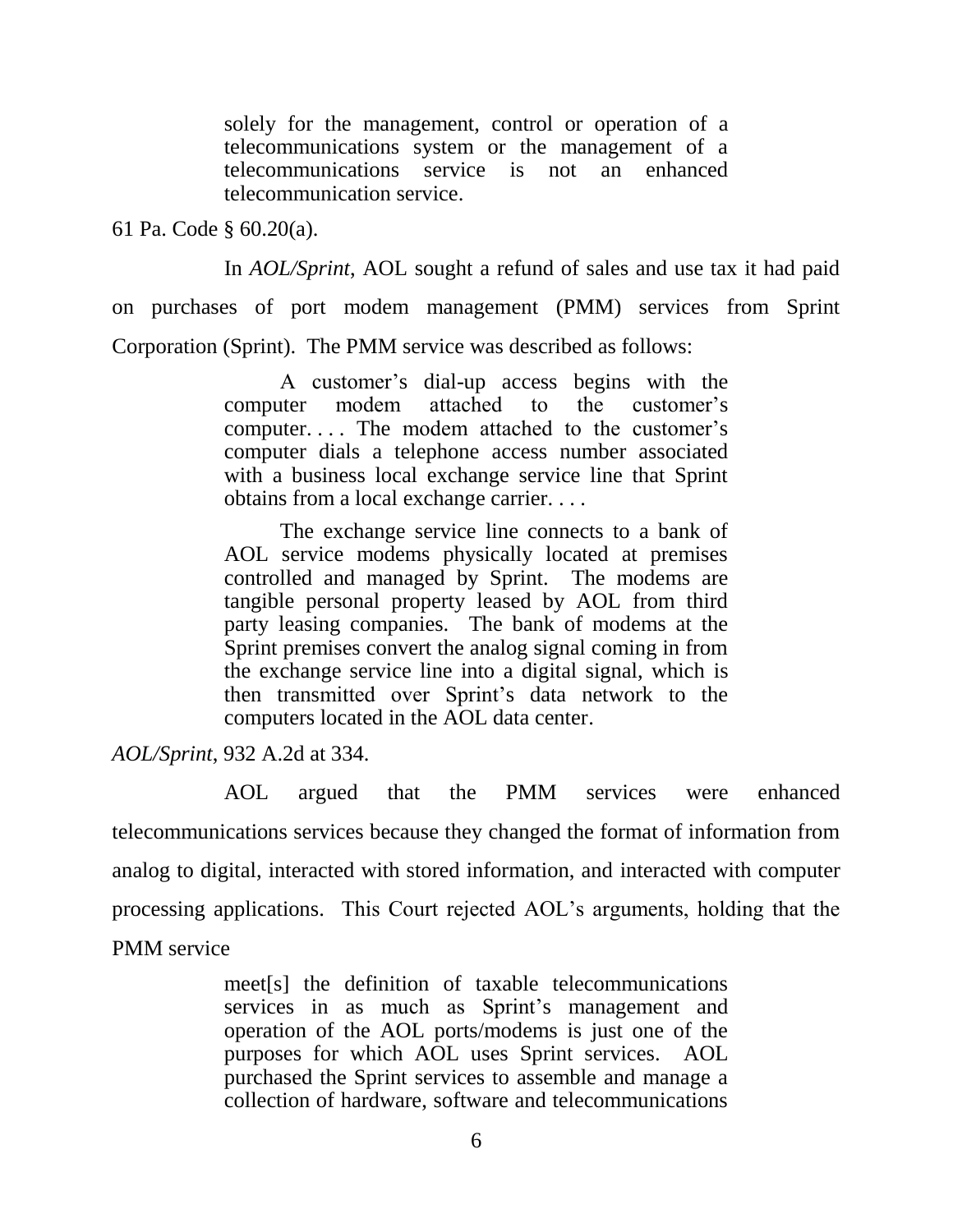services that transport data to and from its data center to AOL's members.

*Id.* at 337.

Here, the Commonwealth argues that the 3CM service serves the same purpose and function as the PMM service in *AOL/Sprint*, and that the 3CM service is, therefore, a taxable telecommunication service as well. The Commonwealth acknowledges the technical differences between Sprint's network in *AOL/Sprint* and Level 3's network here, but argues that these differences are irrelevant. We disagree. In *AOL/Sprint*, the analog call traveled along Sprint's lines to AOL service modems physically located at premises controlled and managed by Sprint. The AOL modem performed the analog to digital conversion, and the digital signal was transmitted over Sprint's data network to the hardware located in the AOL datacenter. Sprint provided dedicated private line channels created using Time Division Multiplexing  $(TDM)^{13}$  technology. Here, by contrast, the analog call travels over Level 3's lines to a Level 3-owned and operated facility. This facility contains modems, a network access point and network access servers—"hardware that resides in the Level 3 Gateway into which ISP end-users

 $\overline{a}$ 

(Resp't Br. Appx. B.)

 $^{13}$  TDM is a

telecommunication transmission protocol in which a large bandwidth digital transmission facility is shared among a number of individual telecommunications channels through the assignment of fixed or synchronous "time slots" at designated intervals. . . . Because individual TDM time slots are assigned to the exclusive use of a specific telecommunications channel, if there is no traffic to be transmitted at the time that the time slot becomes available to the designated channel, the timeslot goes unused and its capacity cannot be transferred to another channel or use.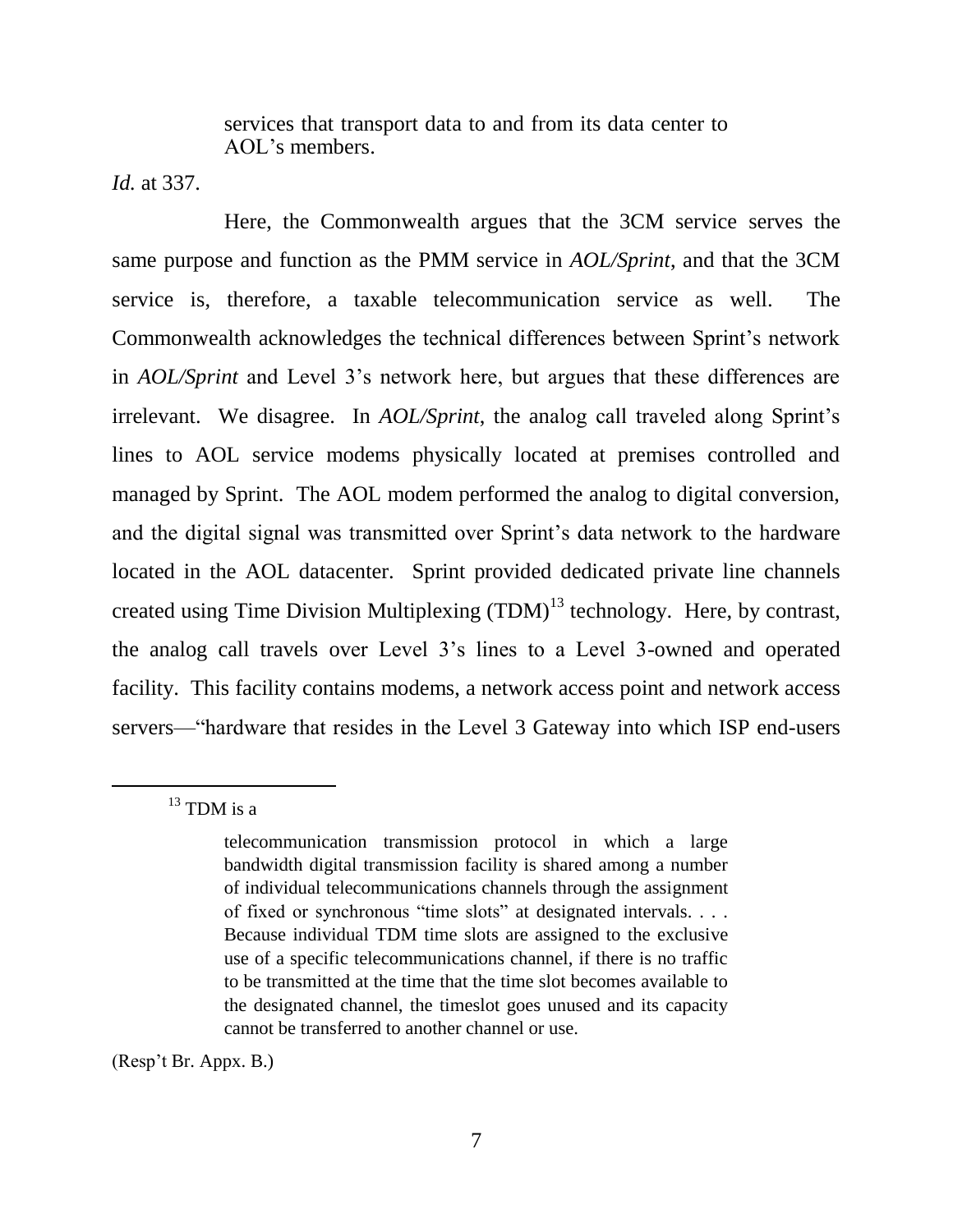dial to get access to the [i]nternet. This equipment converts dial-up calls to IP." ((3)ConnectModem Product Guide, p.5.) Level 3 then transmits the digital signal over its IP network to the requested IP address. Level 3 uses Packet Switching<sup>14</sup> and VPNs to deliver end-users to the AOL datacenter.

As this brief recitation demonstrates, there are fundamental technological differences between Sprint's PMM service and Level 3's 3CM service. *AOL/Sprint*, therefore, is not controlling in this case. Furthermore, these technological differences are material. The Level 3 facility, as the point at which the end-user connects with the network access point and network access servers, is a Point of Presence (PoP)—"an access point, location or facility that connects to and helps other devices establish a connection with the [i]nternet." (Resp't Br. Appx. B.) Because the Level 3 facility is a PoP, it is where the end-user's connection to the internet begins. The 3CM service, therefore, constitutes internet access—a service "furnished via an arrangement of physical transmission, routing and switching facilities that utilize the TCP/IP protocol suite and that provide connectivity between individual end-user[s] . . . and the . . . [i]nternet." (Resp't Br. Appx. B.) To the extent the Commonwealth argues that the 3CM service was not

 $14$  Packet Switching is a

telecommunications protocol in which a small quantity of information is encapsulated in a virtual envelope or "packet" where it is routed intact to the "address" specified on the "header" of the packet. Packet capacity is assigned only as needed to support a particular transmission demand; thus, if a user is not sending traffic, the capacity can be made available to another user or for another purpose.

<sup>(</sup>Resp't Br. Appx. B.) Packet switching is replacing TDM as a newer, more efficient protocol. (*Id.*)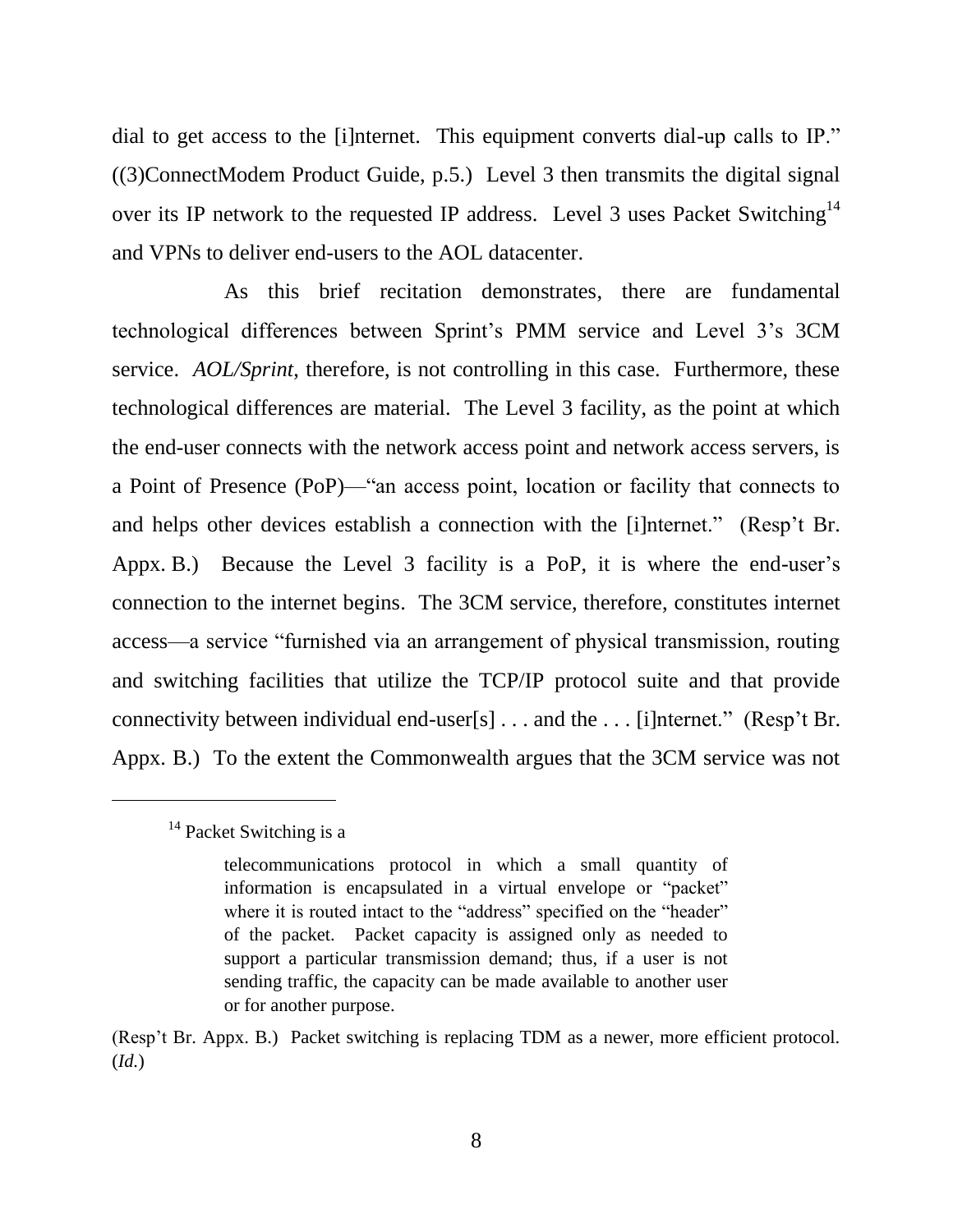internet access because it always delivered AOL's end-users to [www.aol.com](http://www.aol.com/) first, we find this unpersuasive for two reasons: (1) delivering an end-user to [www.aol.com](http://www.aol.com/) as a homepage is no different than delivering an end-user to [www.msn.com](http://www.msn.com/) or [www.google.com;](http://www.google.com/) and (2) a skilled end-user could hack the AOL software and direct that a different homepage be used, bypassing the mandatory stop at [www.aol.com](http://www.aol.com/) and demonstrating that it is not necessary for an AOL end-user to visit [www.aol.com](http://www.aol.com/) in order to access the internet. (*See* Rebuttal Report of William H. Lehr, Expert Report submitted on behalf of Level 3, p. 8.)

The fact that Level 3's 3CM service provides internet access is dispositive. Internet access is an enhanced telecommunications service. 61 Pa. Code § 60.20(a). As an enhanced telecommunications service, it is excluded from the definition of telecommunications services. *Id.* Because the 3CM service is not a telecommunications service, it cannot fall under the exception in Section 201 of the Tax Code, allowing taxes on "telecommunication services purchased by an Internet service provider to deliver access to the Internet to its customers." 72 P.S.  $\S 7201$ (rr)(3)(B). Thus, the 3CM service is exempt from tax as internet access under Section 201 of the Tax Code, 72 P.S.  $\S 7201$ (rr)(3).<sup>15</sup>

<sup>&</sup>lt;sup>15</sup> Because our determination that the 3CM service is internet access under the Tax Code is dispositive, we need not address the remaining arguments.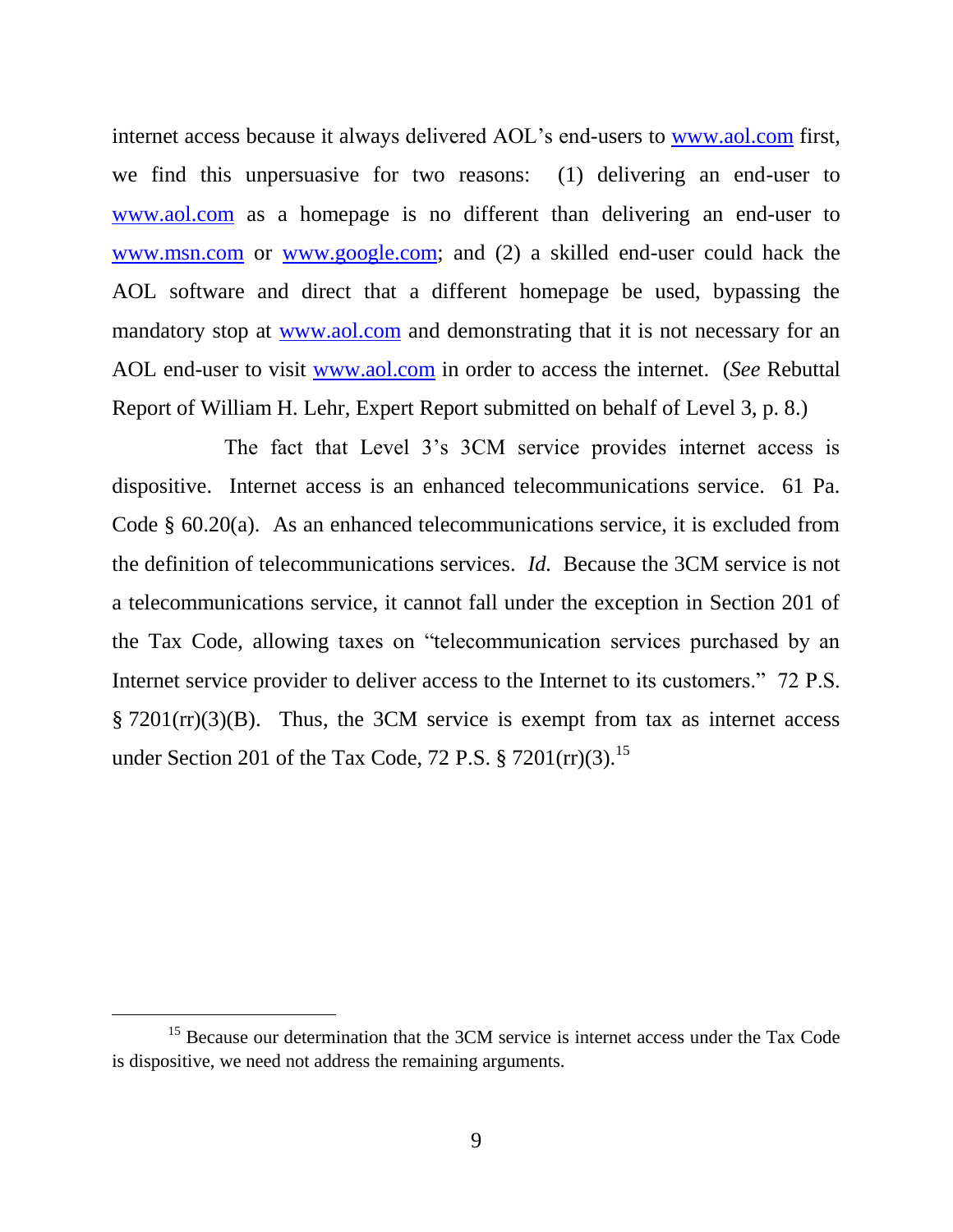For the reasons discussed above, the order of the Board is hereby reversed. $^{16}$ 

P. KEVIN BROBSON, Judge

<sup>16</sup> Also before this Court is the Commonwealth's motion for reconsideration of this Court's April 30, 2015 order denying the Commonwealth's petition to strike Level 3's reply brief as untimely. This Court concluded that the Commonwealth's brief was not properly served and that, consequently, Level 3's reply brief was not untimely. We perceive no error with this decision, and the Commonwealth's motion for reconsideration is hereby denied.